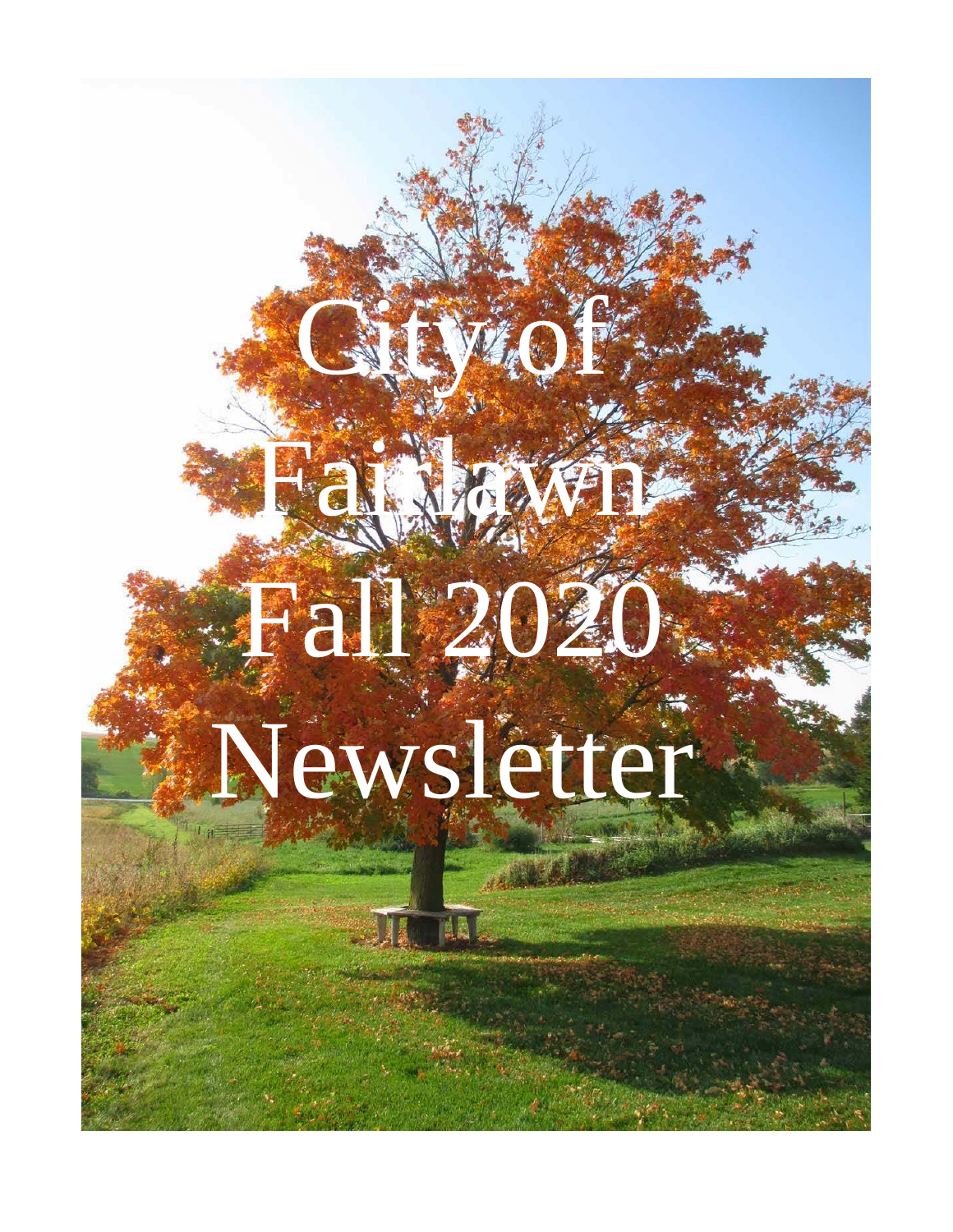

### **FALL LEAF PICK UP**

**The City of Fairlawn has provided, at no charge for the past thirty-four years, a leaf pickup service for our residents. The City will provide this service again in 2020 by offering a bagged leaf program available to all Fairlawn residents. Pickups will be on Mondays, with any leaves not collected by 3:00 P.M. to be picked up on Tuesday.**

**Pickup dates for this year are as follows:** 

## **October 26th, November 2nd, November 9th , November 16th, November 23rd and November 30th**

**The conditions for the bagged leaf pickup will be the same as in previous years, i.e.:**

- **All leaves must be placed in bags not to exceed 35-gallon capacity and must be tied securely.**
- **All bags must be on the curb before 7:00 A.M. on the pickup days.**
- **Trash cans will not be emptied and items other than leaves will not be removed. Any item not meeting these requirements will be left at the curb.**

**We encourage all residents to take advantage of this program. If you have any questions regarding this service, please call the Department of Public Service at 330-668-9550.**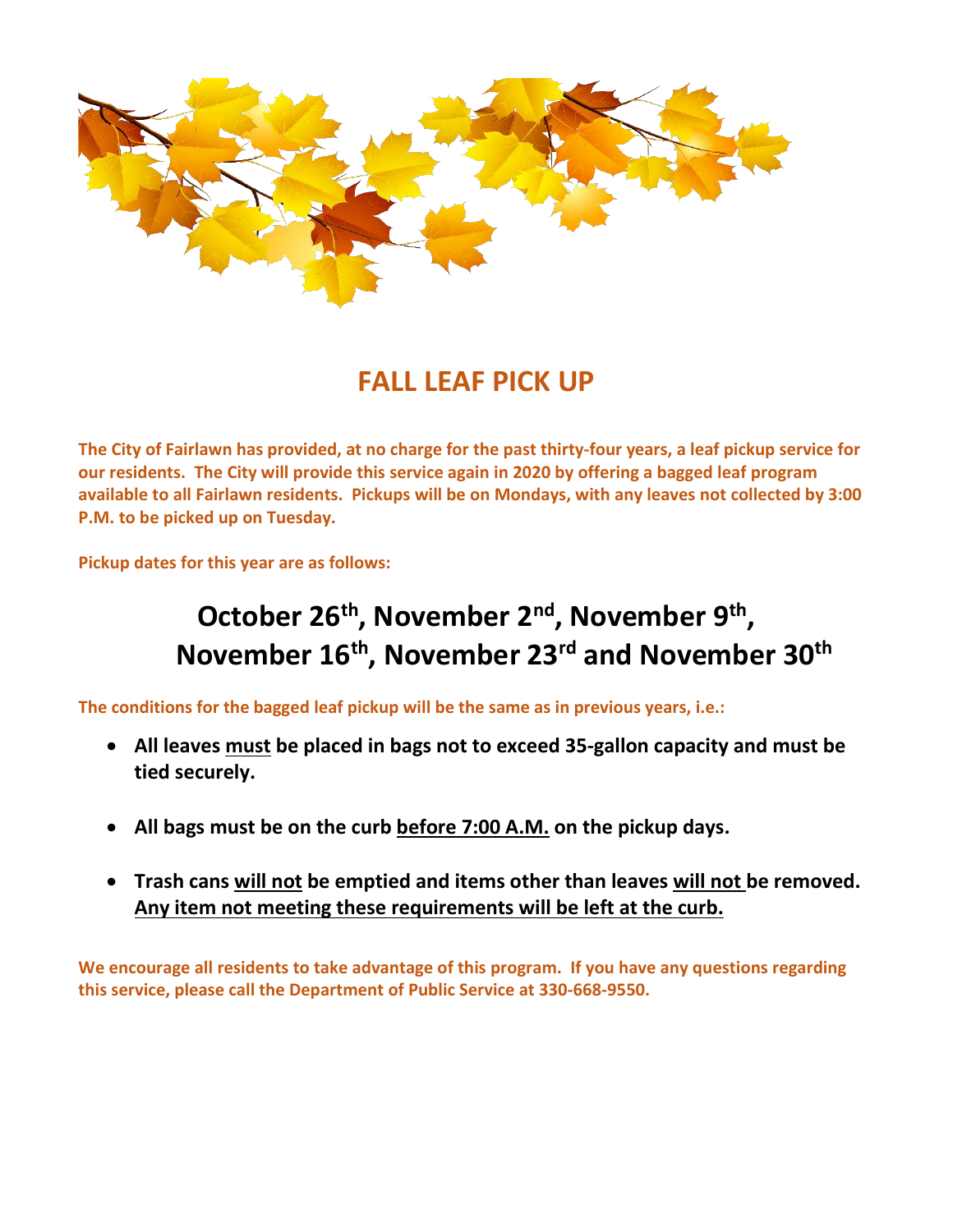# **BEAUTIFCATION DAY CANCELLED**

# **DUE TO THE CONTINUED CONCERNS REGARDING THE COVID-19 PANDEMIC, THE CITY HAS MADE THE DECISION NOT TO PROCEED WITH A BEAUTIFICATION DAY LARGE ITEM PICK UP THIS YEAR**

# **COMPACTOR REGISTRATION**

**BEGINNING IN JANUARY 2021, ALL COMPACTOR REGISTRATIONS WILL BE DONE ON-LINE THROUGH OUR WEBSITE. DETAILS ON HOW TO SIGN UP WILL BE PROVIDED IN DECEMBER ON OUR WEBSITE**

**[www.fairlawn.us](http://www.fairlawn.us/)**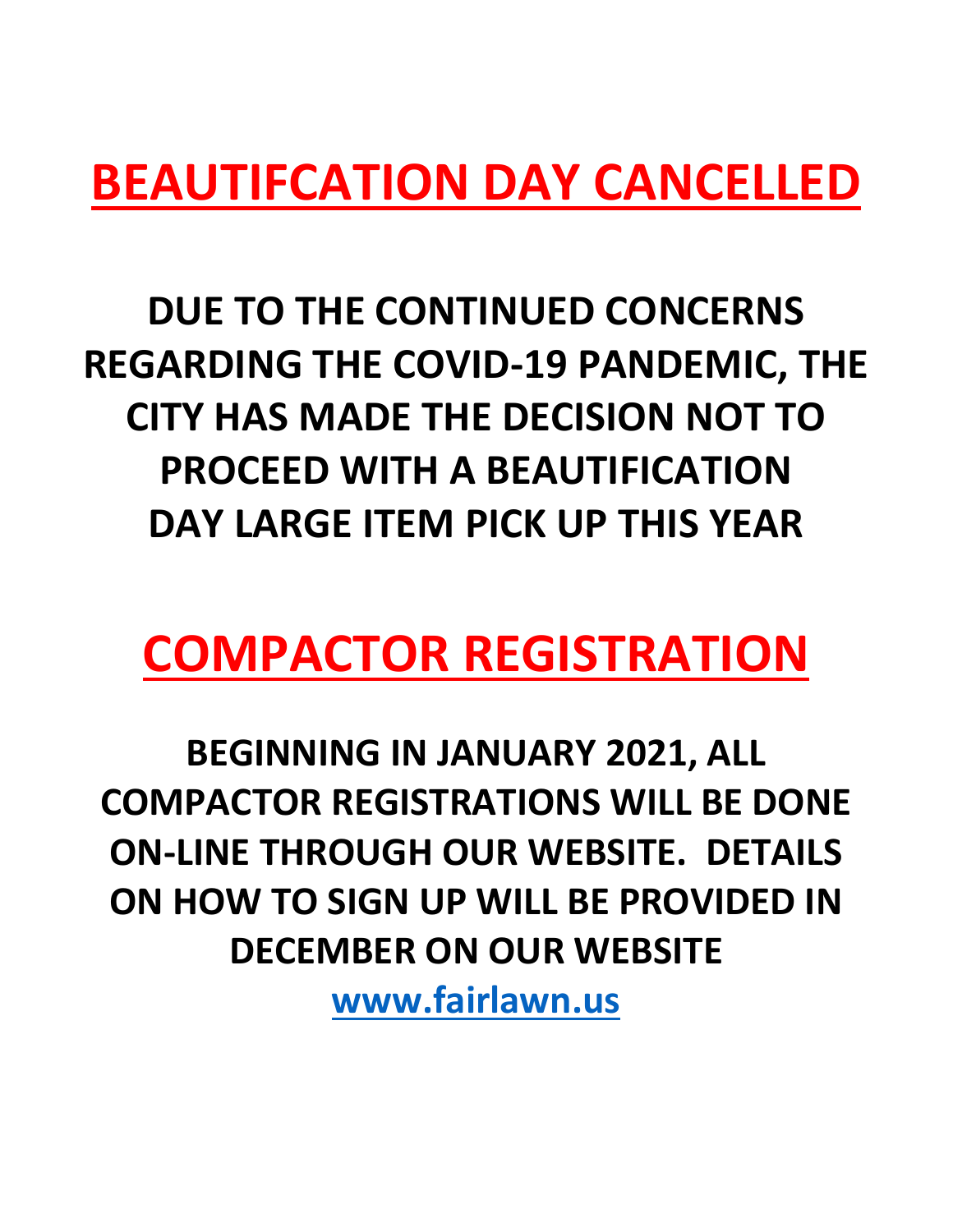# **FAIRLAWN DISPATCH NEEDS YOUR HELP**

**FAIRLAWN'S 911/COMMUNICATIONS CENTER IS MOVING TO A NEW COMPUTER AIDED DISPATCH (CAD). THEY ARE REQUESTING AS MUCH CURRENT INFORMATION AS POSSIBLE FOR RESIDENTS AND BUSINESS OWNERS TO BE USED IN CASE OF AN EMERGENCY. HELPFUL INFORMATION WOULD BE:**

**PROPERTY OWNER'S NAME, ADDRESS, AND PHONE NUMBER EMERGENCY CONTACT INFORMATION SUCH AS A FAMILY MEMBER, FRIEND, OR EMPLOYEE WHO CAN BE CONTACTED IF YOU ARE NOT AVAILABLE.**

**THERE IS A LINK FOR EMERGENCY CONTACT SUBMISSION ON THE CITY'S WEBSITE AT:**

**<https://www.fairlawn.us/445/Emergency-Contact-Submission>**

**OR YOU CAN CONTACT BETH NICHOLS AT 330-670-4320**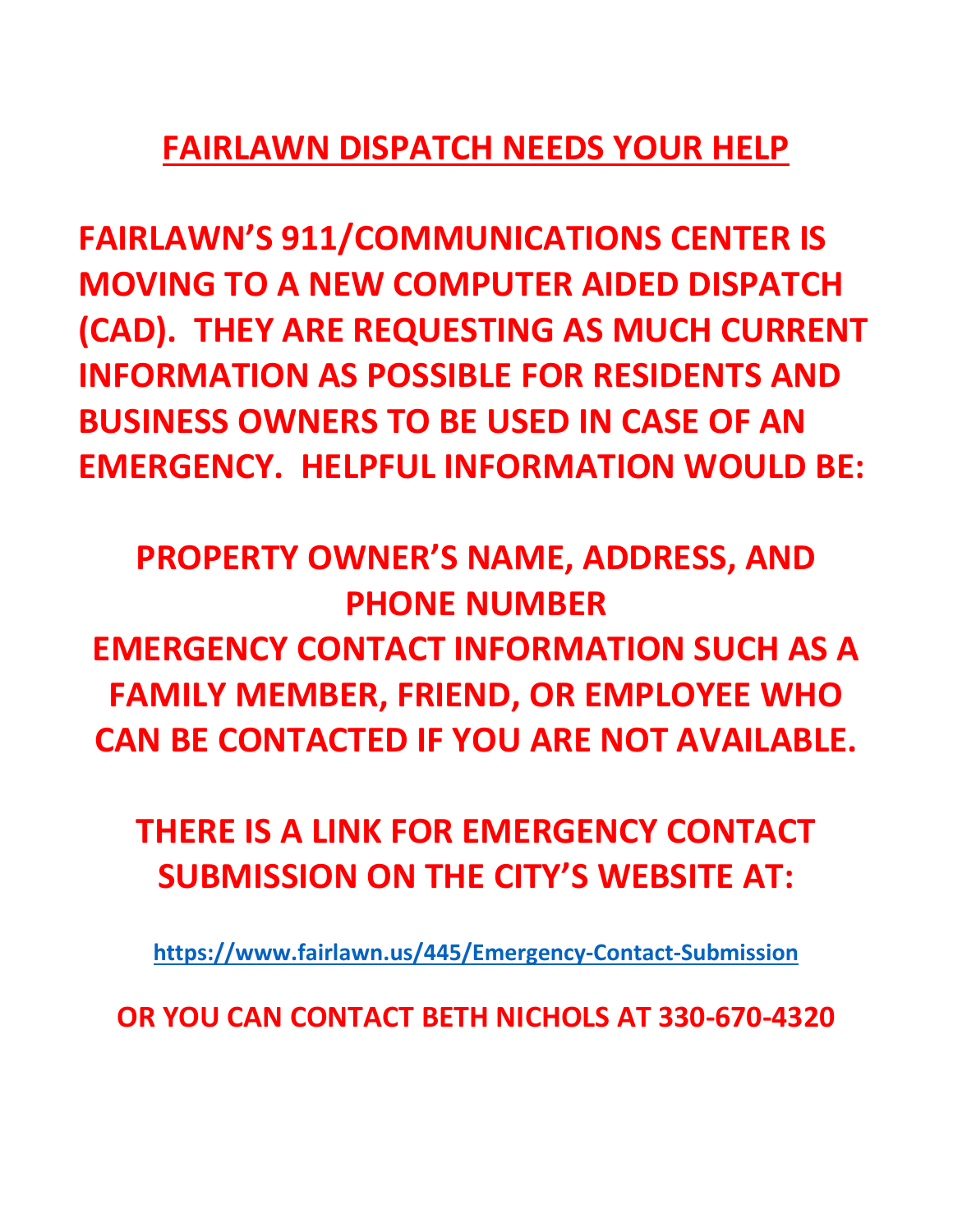

With winter soon approaching, we would like to again share our practice on clearing the roadways of ice and snow. The city is divided into 5 routes, clearing each within a priority routing system. Priority routes are identified as main roads which carry a high volume of traffic. These are roads people use to get to business areas and in and out of the city. School bus routes are also considered priority routes. The local roads are primarily residential and these are systematically cleared after the priority routes are completed.

#### Road Snow Clearing Process

- 1) Crews are dispatched once the roads have become snow covered.
- 2) Each salt route takes approximately 4-6 hours to complete.
- 3) City staff determines whether to plow.
- 4) Each snow plow route takes approximately 8-12 hours to complete.
- 5) During prolonged snowstorms, it is necessary for the operators to make repeated passes on the main streets to keep traffic moving. This will delay the plows from getting into the neighborhoods. When the snow stops, the secondary streets receive our full attention.
- 6) Cleanup operations take place after everything has been opened up and cleared.
- 7) No crew member leaves until the city is clear of ice and snow.

#### Things you can do to help

- 1) Be patient during heavy snow falls as it takes longer to clear all the streets in the city.
- 2) Leave room for plow trucks. When you see the flashing lights on the winter maintenance equipment, remain a safe distance behind them. Also never pass a snow plow truck - this is an extremely dangerous practice.
- 3) Keep from parking on the street if possible or the end of your driveway in a manner that would impede city plows.
- 4) Place snow on your lawn, NOT ON THE STREET. Shoveling snow back onto city streets creates unsafe road conditions for motorist and is prohibited by Chapter 854.05 Deposits of Ice and Snow in the City's Code of Ordinances.
- 5) Don't place garbage containers in the street.
- 6) Please help to keep fire hydrants clear and visible.
- 7) If you are hiring someone to remove snow and ice from your property, please make sure they are licensed by the City per Chapter 854 of the City's Code of Ordinances.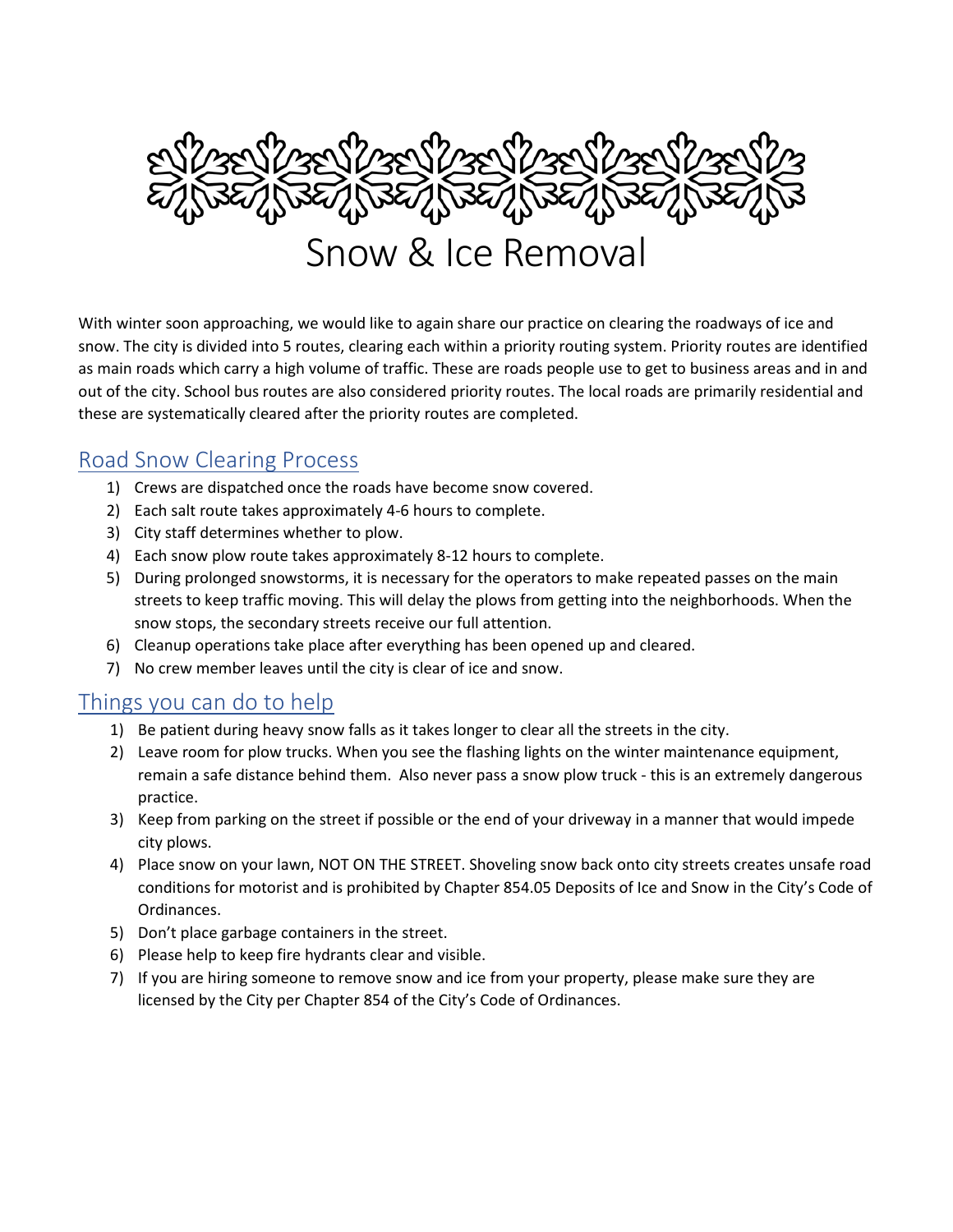#### Frequently Asked Questions

#### **Why does the city salt first, then plow?**

Salt is applied to the road surfaces after the snow has accumulated. The reaction of the salt with the moisture in the snow creates a "brine" solution, breaking the bond between snow and road. City trucks plow later, removing the "slushy" snow, which results in better traction. The plow blade rides slightly above the road surface, therefore the salt is not entirely plowed off the road.

#### **Why does the snow plow leave such a pile of snow in my driveway after I've just shoveled it out?**

The trucks salt first and then plow, which usually means that many residents have already shoveled their driveways by the time the plow comes by.

The plows are designed to remove snow from the road and deposit it along the curb. Driveways are part of the curb. We appreciate that this can be frustrating however, we ask your cooperation in clearing the snow without placing it on city streets as this is dangerous to motorist. See Chapter 854.05 Deposits of Ice and Snow of the City's Code of Ordinances. Removing snow off the entire street helps with proper drainage when the snow is melting and reduces the risk of roadways flooding.

In a major snowstorm, the trucks do not initially perform a full width plowing. This is the most efficient and effective way to get the city moving. Crews return later to perform clean-up operations. This completely opens the street for maximum efficiency, moves remaining snow onto the curbs, clears catch basins for potential water runoff, allows on-street parking, and creates storage space for the next storm.

#### **I live on a corner lot, why do I end up with an excessive amount of snow at the bottom of my driveway?**

Due to accumulation on the side street, with no intercepting driveways, the snow gets released at the first driveway the plow reaches. We appreciate your cooperation and understanding in a snow emergency.

#### **What if the city plow damages my….**

**Lawn -** Contact the Service Department (330-668-9550) and we will come out to inspect the area. We will make any repairs deemed necessary once weather becomes nice in the spring.

**Driveway or curbs –** The City owns the area the drive aprons occupy and the curb areas of house properties and will make the necessary repairs to damage made by the plows as the city deems necessary. Please call the Service Department at 330-668-9550 to receive a visit to evaluate the damage.

**Mailbox -** If your mailbox is damaged or knocked down, we will repair your mailbox or replace it with a Step 2 mailbox if weather permits. A temporary mailbox can be placed until the permanent mailbox is replaced. Please notify the Service Department at 330-668-9550.

The Public Service Department takes great pride in the ability to serve the residents and businesses with this exceptional service. Any questions can be emailed to [StatenE@fairlawn.us](mailto:StatenE@fairlawn.us) or call 330-668-9550.